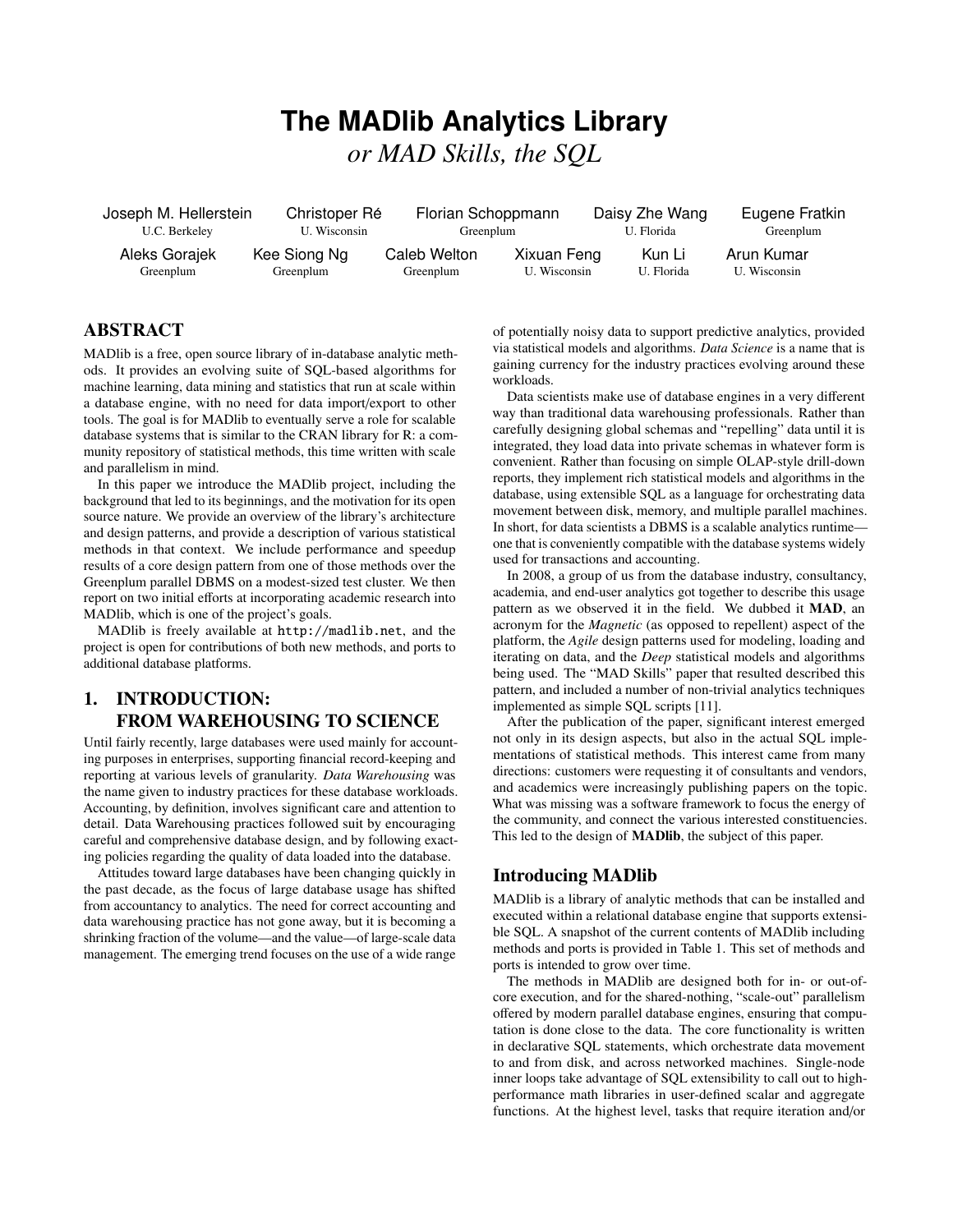| Category                     | <b>Method</b>                   |
|------------------------------|---------------------------------|
| Supervised Learning          | Linear Regression               |
|                              | Logistic Regression             |
|                              | Naive Bayes Classification      |
|                              | Decision Trees (C4.5)           |
|                              | <b>Support Vector Machines</b>  |
| Unsupervised Learning        | k-Means Clustering              |
|                              | <b>SVD Matrix Factorization</b> |
|                              | Latent Dirichlet Allocation     |
|                              | <b>Association Rules</b>        |
| <b>Decriptive Statistics</b> | Count-Min Sketch                |
|                              | Flajolet-Martin Sketch          |
|                              | Data Profiling                  |
|                              | <b>Ouantiles</b>                |
| <b>Support Modules</b>       | <b>Sparse Vectors</b>           |
|                              | <b>Array Operations</b>         |
|                              | Conjugate Gradient Optimization |

Table 1: Methods provided in MADlib v0.3. This version has been tested on two DBMS platforms: PostgreSQL (single-node open source) and Greenplum Database (massively parallel commercial system, free and fully-functional for research use.)

structure definition are coded in Python driver routines, which are used only to kick off the data-rich computations that happen within the database engine.

MADlib is hosted publicly at github, and readers are encouraged to browse the code and documentation via the MADlib website http://madlib.net. The initial MADlib codebase reflects contributions from both industry (Greenplum) and academia (UC Berkeley, the University of Wisconsin, and the University of Florida). Code management and Quality Assurance efforts have been contributed by Greenplum. At this time, the project is ready to consider contributions from additional parties, including both new methods and ports to new platforms.

# 2. GOALS OF THE PROJECT

The primary goal of the MADlib open source project is to accelerate innovation and technology transfer in the Data Science community via a shared library of scalable in-database analytics, much as the CRAN library serves the R community [32]. Unlike CRAN, which is customized to the R analytics engine, we hope that MADlib's grounding in standard SQL can lead to community ports to a variety of parallel database engines.

# 2.1 Why Databases?

For decades, statistical packages like SAS, Matlab and R have been the key tools for deep analytics, and the practices surrounding these tools have been elevated into widely-used traditional methodologies. One standard analytics methodology advocated in this domain is called SEMMA: Sample, Explore, Modify, Model, Assess. The "EMMA" portion of this cycle identifies a set of fundamental tasks that an analyst needs to perform, but the first, "S" step makes less and less sense in many settings today. The costs of computation and storage are increasingly cheap, and entire data sets can often be processed efficiently by a cluster of computers. Meanwhile, competition for extracting value from data has become increasingly refined. Consider fiercely competitive application domains like online advertising or politics. It is of course important to target "typical" people (customers, voters) that would be captured by sampling the database. But the fact that SEMMA is standard practice means that optimizing for a sample provides no real competitive advantage. Winning today requires extracting advantages in the long tail of "special interests", a practice known as "microtargeting", "hypertargeting" or "narrowcasting". In that context, the first step of SEMMA essentially defeats the remaining four steps, leading to simplistic, generalized decision-making that may not translate well to small populations in the tail of the distribution. In the era of "Big Data", this argument for enhanced attention to long tails applies to an increasing range of use cases.

Driven in part by this observation, momentum has been gathering around efforts to develop scalable full-dataset analytics. One popular alternative is to push the statistical methods directly into new parallel processing platforms—notably, Apache Hadoop. For example, the open source Mahout project aims to implement machine learning tools within Hadoop, harnessing interest in both academia and industry [10, 3]. This is certainly a plausible path to a solution, and Hadoop is being advocated as a promising approach even by major database players, including EMC/Greenplum, Oracle and Microsoft.

At the same time that the Hadoop ecosystem has been evolving, the SQL-based analytics ecosystem has grown rapidly as well, and large volumes of valuable data are likely to pour into SQL systems for many years to come. There is a rich ecosystem of tools, knowhow, and organizational requirements that encourage this. For these cases, it would be helpful to push statistical methods into the DBMS. And as we will see, massively parallel databases form a surprisingly useful platform for sophisticated analytics. MADlib currently targets this environment of in-database analytics.

# 2.2 Why Open Source?

From the beginning, MADlib was designed as an open source project with corporate backing, rather than a closed-source corporate effort with academic consulting. This decision was motivated by a number of factors, including the following:

- The benefits of customization: Statistical methods are rarely used as turnkey solutions. As a result, it is common for data scientists to want to modify and adapt canonical models and methods (e.g., regression, classification, clustering) to their own purposes. This is a very tangible benefit of open source libraries over traditional closed-source packages. Moreover, in an open source community there is a process and a set of positive incentives for useful modifications to be shared back to the benefit of the entire community.
- Valuable data vs. valuable software: In many emerging business sectors, the corporate value is captured in the data itself, not in the software used to analyze that data. Indeed, it is in the interest of these companies to have the open source community adopt and improve their software. open source efforts can also be synergistic for vendors that sell commercial software, as evidenced by companies like EMC/Greenplum, Oracle, Microsoft and others beginning to provide Apache Hadoop alongside their commercial databases. Most IT shops today run a mix of open source and proprietary software, and many software vendors are finding it wise to position themselves intelligently in that context. Meanwhile, for most database system vendors, their core competency is not in statistical methods, but rather in the engines that support those methods, and the service industry that evolves around them. For these vendors, involvement and expertise with an open source library like MADlib is an opportunity to expand their functionality and service offerings.
- Closing the research-to-adoption loop: Very few traditional database customers have the capacity to develop significant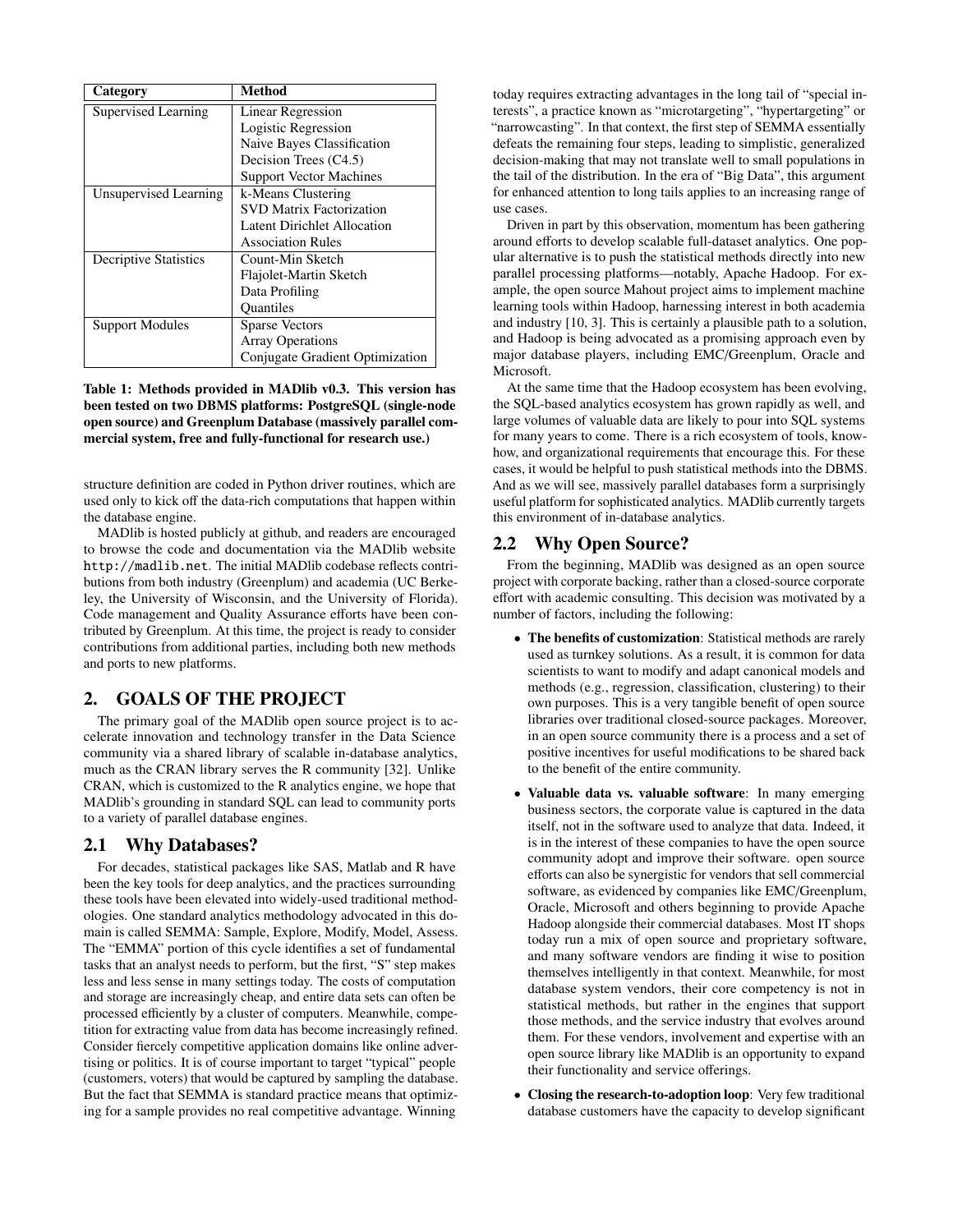in-house research into computing or data science. On the other hand, it is hard for academics doing computing research to understand and influence the way that analytic processes are done in the field. An open source project like MADlib has the potential to connect academic researchers not only to industrial software vendors, but also directly to the end-users of analytics software. This can improve technology transfer from academia into practice without requiring database software vendors to serve as middlemen. It can similarly enable end-users in specific application domains to influence the research agenda in academia.

• Leveling the playing field, encouraging innovation: Over the past two decades, database software vendors have developed proprietary data mining toolkits consisting of textbook algorithms. It is hard to assess their relative merits. Meanwhile, other communities in machine learning and internet advertising have also been busily innovating, but their code is typically not well packaged for reuse, and the code that is available was not written to run in a database system. None of these projects has demonstrated the vibrancy and breadth we see in the open source community surrounding R and its CRAN package. The goal of MADlib is to fill this gap: bring the database community up to a baseline level of competence on standard statistical algorithms, remove opportunities for proprietary *FUD*, and help focus a large community on innovation and technology transfer.

#### 2.3 A Model for Open Source Collaboration

The design of MADlib comes at a time when the connections between open source software and academic research seem particularly frayed. MADlib is designed in part as an experiment in binding these communities more tightly, to face current realities in software development.

In previous decades, many important open source packages originated in universities and evolved into significant commercial products. Examples include the Ingres and Postgres database systems, the BSD UNIX and Mach operating systems, the X Window user interfaces and the Kerberos authentication suite. These projects were characterized by aggressive application of new research ideas, captured in workable but fairly raw public releases that matured slowly with the help of communities outside the university. While all of the above examples were incorporated into commercial products, many of those efforts emerged years or decades after the initial open source releases, and often with significant changes.

Today, we expect successful open source projects to be quite mature, often comparable to commercial products. To achieve this level of maturity, most successful open source projects have one or more major corporate backers who pay some number of committers and provide professional support for Quality Assurance (QA). This kind of investment is typically made in familiar software packages, not academic research projects. Many of the most popular examples—Hadoop, Linux, OpenOffice—began as efforts to produce open source alternatives to well-identified, pre-existing commercial efforts.

MADlib is making an explicit effort to explore a new model for industry support of academic research via open source. Many academic research projects are generously supported by financial grants and gifts from companies. In MADlib, the corporate donation has largely consisted of a commitment to allocate significant professional software engineering time to bootstrap an open source sandbox for academic research and tech transfer to practice. This leverages a strength of industry that is not easily replicated by government and other non-profit funding sources. Companies

can recruit high-quality, experienced software engineers with the attraction of well-compensated, long-term career paths. Equally important, software shops can offer an entire software engineering pipeline that cannot be replicated on campus: this includes QA processes and QA engineering staff. The hope is that the corporate staffing of research projects like MADlib can enable more impactful academic open source research, and speed technology transfer to industry.

#### 2.4 MADlib Status

MADlib is still young, currently (as of March, 2012) at Version 0.3. The initial versions have focused on establishing a baseline of useful functionality, while laying the groundwork for future evolution. Initial development began with the non-trivial work of building the general-purpose framework described in Section 3. Additionally, we wanted robust implementations of textbook methods that were most frequently requested from customers we met through contacts at Greenplum. Finally, we wanted to validate MADlib as a research vehicle, by fostering a small number of university groups working in the area to experiment with the platform and get their code disseminated (Section 5).

# 3. MADLIB ARCHITECTURE

The core of traditional SQL—SELECT... FROM... WHERE... GROUP BY—is quite a powerful harness for orchestrating bulk data processing across one or many processors and disks. It is also a portable, native language supported by a range of widely-deployed open source and commercial database engines. This makes SQL an attractive framework for writing data-intensive programs. Ideally, we would like MADlib methods to be written entirely in straightforward and portable SQL. Unfortunately, the portable core of "vanilla" SQL is often not quite enough to express the kinds of algorithms needed for advanced analytics.

Many statistical methods boil down to linear algebra expressions over matrices. For relational databases to operate over very large matrices, this presents challenges at two scales. At a macroscopic scale, the matrices must be intelligently partitioned into chunks that can fit in memory on a single node. Once partitioned, the pieces can be keyed in such a way that SQL constructs can be used to orchestrate the movement of these chunks into and out of memory across one or many machines. At a microscopic scale, the database engine must invoke efficient linear algebra routines on the pieces of data it gets in core. To this end it has to have the ability to very quickly invoke well-tuned linear algebra methods.

We proceed to discuss issues involved at both of these levels in a bit more detail, and solutions we chose to implement in MADlib.

## 3.1 Macro-Programming (Orchestration)

A scalable method for linear algebra depends upon divide-andconquer techniques: intelligent partitioning of the matrix, and a pattern to process the pieces and merge results back together. This partitioning and dataflow is currently outside the scope of a traditional query optimizer or database design tool. But there is a rich literature from scientific computing on these issues (e.g., [9]) that database programmers can use to craft efficient in-database implementations. Once data is properly partitioned, database engines shine at orchestrating the resulting data movement of partitions and the piecewise results of computation.

#### *3.1.1 User-Defined Aggregation*

The most basic building block in the macro-programming of MADlib is the use of user-defined aggregates (UDAs). In general, aggregates—and the related window functions—are the natural way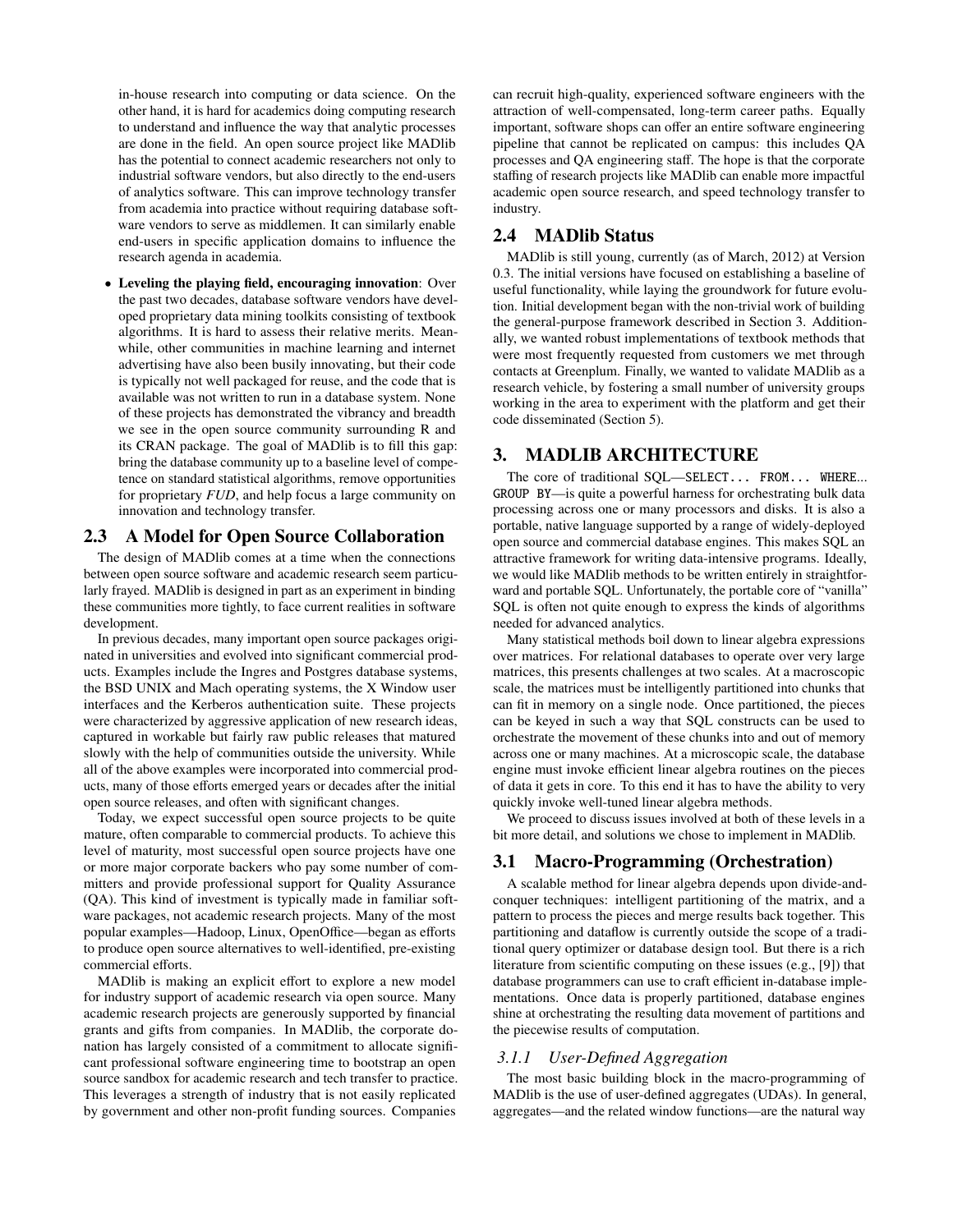in SQL to implement mathematical functions that take as input the values of an arbitrary number of rows (tuples). DBMSs typically implement aggregates as data-parallel streaming algorithms. And there is a large body of recent work on online learning algorithms and model-averaging techniques that fit the computational model of aggregates well (see, e.g., [45]).

Unfortunately, extension interfaces for user-defined aggregates vary widely across vendors and open source systems. Nonetheless, the aggregation paradigm (or in functional programming terms, "fold" or "reduce") is natural and ubiquitous, and we expect the basic algorithmic patterns for user-defined aggregates to be very portable. In most widely-used DBMSs (e.g., in PostgreSQL, MySQL, Greenplum, Oracle, SQL Server, Teradata), a user-defined aggregate consists of a well-known pattern of two or three user-defined functions:

- 1. A *transition function* that takes the current transition state and a new data point. It combines both into into a new transition state.
- 2. An optional *merge function* that takes two transition states and computes a new combined transition state. This function is only needed for parallel execution.
- 3. A *final function* that takes a transition state and transforms it into the output value.

Clearly, a user-defined aggregate is inherently data-parallel if the transition function is associative and the merge function returns the same result as if the transition function was called repeatedly for every individual element in the second state.

Unfortunately, user-defined aggregates are not enough. In designing the high-level orchestration of data movement for analytics, we ran across two main limitations in standard SQL that we describe next. We addressed both these limitations using driver code written in simple script-based user-defined functions (UDFs), which in turn kick off more involved SQL queries. When implemented correctly, the performance of the scripting language code is not critical, since its logic is invoked only occasionally to kick off much larger bulk tasks that are executed by the core database engine.

#### *3.1.2 Driver Functions for Multipass Iteration*

The first problem we faced is the prevalence of "iterative" algorithms for many methods in statistics, which make many passes over a data set. Common examples include optimization methods like Gradient Descent and Markov Chain Monte Carlo (MCMC) simulation in which the number of iterations is determined by a data-dependent stopping condition at the end of each round. There are multiple SQL-based workarounds for this problem, whose applicability depends on the context.

Counted Iteration via Virtual Tables. In order to drive a fixed number *n* of independent iterations, it is often simplest (and very efficient) to declare a virtual table with *n* rows (e.g., via PostgreSQL's generate series table function), and join it with a view representing a single iteration. This approach was used to implement *m*-of-*n* Bootstrap sampling in the original MAD Skills paper [11]. It is supported in some fashion in a variety of DBMSs, sometimes by writing a simple table function consisting of a few lines of code. Window Aggregates for Stateful Iteration. For settings where the current iteration depends on previous iterations, SQL's windowed aggregate feature can be used to carry state across iterations. Wang et al. took this approach to implement in-database MCMC inference [41] (Section 5.2). Unfortunately the level of support for window aggregates varies across SQL engines.

Recursive Queries. Most generally, it is possible to use the recursion features of SQL to perform iteration with arbitrary stopping conditions—this was used by Wang et al. to implement Viterbi inference [42] (Section 5.2). Unfortunately, like windowed aggregates, recursion support in SQL varies across database products, and does not form a reliable basis for portability.

Driver Functions. None of the above methods provides both generality and portability. As a result, in MADlib we chose to implement complex iterative methods by writing a driver UDF in Python to control iteration, which passes state across iterations intelligently. A standard pitfall in this style of programming is for the driver code to pull a large amount of data out of the database; this becomes a scalability bottleneck since the driver code typically does not parallelize and hence pulls all data to a single node. We avoid this via a design pattern in which the driver UDF kicks off each iteration and stages any inter-iteration output into a temporary table via CREATE TEMP TABLE... AS SELECT... It then reuses the resulting temp table in subsequent iterations as needed. Final outputs are also often stored in temp tables unless they are small, and can be interrogated using small aggregate queries as needed. As a result, all large-data movement is done within the database engine and its buffer pool. Database engines typically provide efficient parallelism as well as buffering and spill files on disk for large temp tables, so this pattern is quite efficient in practice. Sections 4.2 and 4.3 provide discussion of this pattern in the context of specific algorithms.

#### *3.1.3 Templated Queries*

A second problem is a limitation of SQL's roots in first-order logic, which requires that queries be cognizant of the schema of their input tables, and produce output tables with a fixed schema. In many cases we want to write "templated" queries that work over arbitrary schemas, with the details of arity, column names and types to be filled in later.

For example, the MADlib profile module takes an arbitrary table as input, producing univariate summary statistics for each of its columns. The input schema to this module is not fixed, and the output schema is a function of the input schema (a certain number of output columns for each input column). To address this issue, we use Python UDFs to interrogate the database catalog for details of input tables, and then synthesize customized SQL queries based on templates to produce outputs. Simpler versions of this issue arise in most of our iterative algorithms.

Unfortunately, templated SQL relies on identifiers or expressions passed as strings to represent database objects like tables. As such, the DBMS backend will discover syntactical errors only when the generated SQL is executed, often leading to error messages that are enigmatic to the user. As a result, templated SQL necessitates that MADlib code perform additional validation and error handling up front, in order to not compromise usability. In the future we plan to support this pattern as a Python library that ships with MADlib and provides useful programmer APIs and user feedback.

## 3.2 Micro-Programming: Data Representations and Inner Loops

In addition to doing the coarse-grained orchestration of chunks, the database engine must very efficiently invoke the single-node code that performs arithmetic on those chunks. For UDFs that operate at the row level (perhaps called multiple times per row), the standard practice is to implement them in C or C++. When computing dense matrix operations, these functions would make native calls to an open source library like LAPACK [2] or Eigen [17].

Sparse matrices are not as well-handled by standard math libraries, and require more customization for efficient representations both on disk and in memory. We chose to write our own sparse matrix library in C for MADlib, which implements a run-length encoding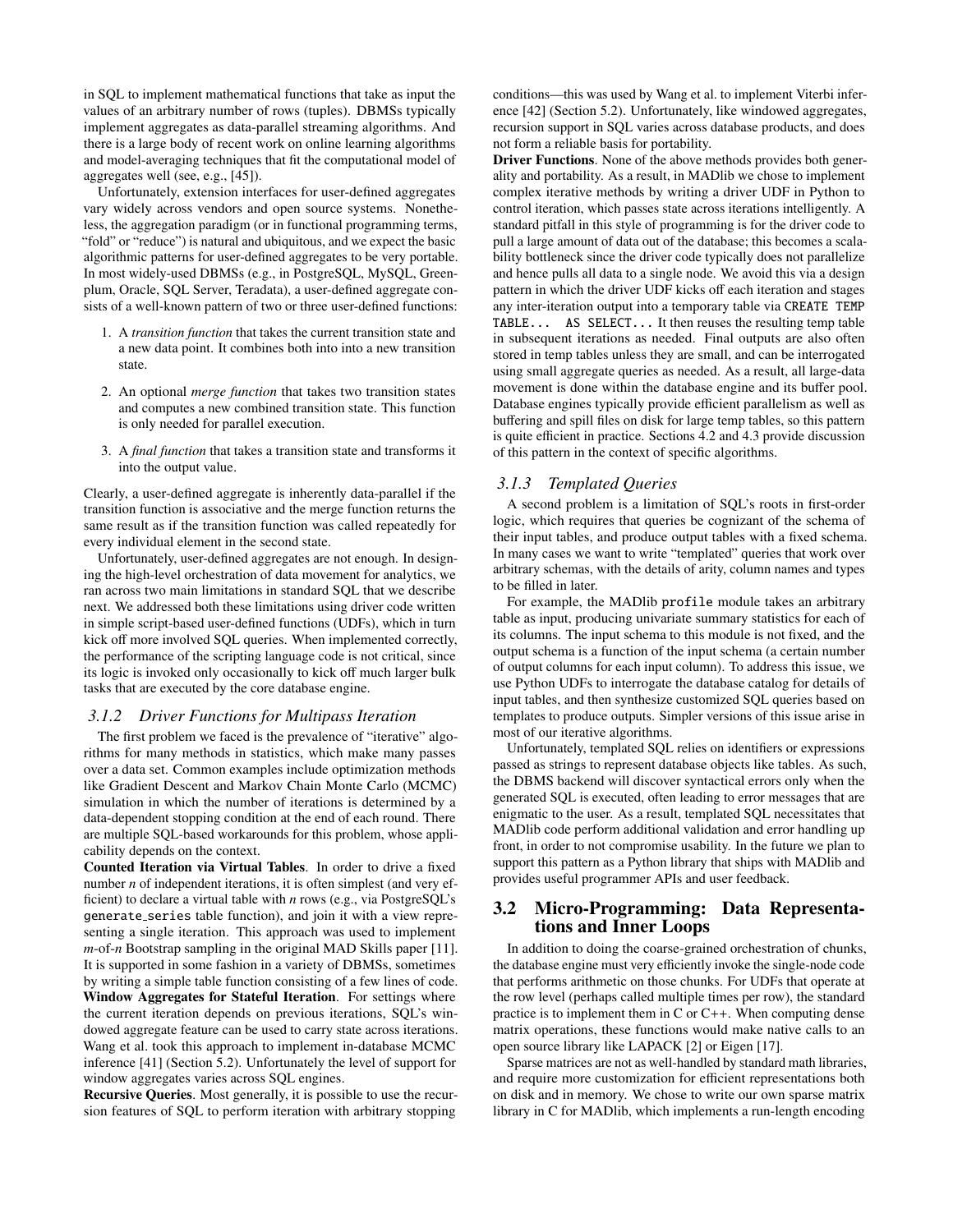scheme. Both of these solutions require careful low-level coding, and formed part of the overhead of getting MADlib started.

The specifics of a given method's linear algebra can be coded in a low-level way using loops of basic arithmetic in a language like C, but it is nicer if they can be expressed in a higher-level syntax that captures the semantics of the linear algebra at the level of matrices and arrays. We turn to this issue next.

#### 3.3 A C++ Abstraction Layer for UDFs

There are a number of complexities involved in writing C or C++ based user-defined functions over a legacy DBMS like PostgreSQL, all of which can get in the way of maintainable, portable application logic. This complexity can be especially frustrating for routines whose pseudocode amounts to a short linear algebra expression that *should* result in a compact implementation. MADlib provides a C++ abstraction layer both to ease the burden of writing highperformance UDFs, and to encapsulate DBMS-specific logic inside the abstraction layer, rather than spreading the cost of porting across all the UDFs in the library. In brief, the MADlib  $C++$  abstraction provides three classes of functionality: type bridging, resource management shims, and math library integration.

Type bridging is provided via an encapsulated mapping of C++ types and methods to database types and functions. UDFs can be written with standard C++ atomic types, as well as the vector and matrix types that are native to a high performance linear algebra library. (We have successfully layered multiple alternative libraries under this interface, and are currently using Eigen [17]). The translation to and from database types (including composite types like double precision[] for vectors) is handled by the abstraction layer. Similarly, higher-order templated functions in C++ can be mapped to the appropriate object IDs of UDFs in the database, with the abstraction layer taking care of looking up the function in the database catalog, verifying argument lists, ensuring type-safety, etc.

The second aspect of the  $C++$  abstraction layer is to provide a safe and robust standard runtime interface to DBMS-managed resources. This includes layering C++ object allocation/deallocation over DBMS-managed memory interfaces, providing shims between C++ exception handling and DBMS handlers, and correctly propagating system signals to and from the DBMS.

Finally, by incorporating proven third-party libraries, the C++ abstraction layer makes it easy for MADlib developers to write correct and performant code. For example, the Eigen linear algebra library contains well-tested and well-tuned code that makes use of the SIMD instruction sets (like SSE) found in today's CPUs. Likewise, the abstraction layer itself has been tuned for efficient value marshalling, and code based on it will automatically benefit from future improvements. By virtue of being a template library, the runtime and abstraction overhead is reduced to a minimum.

As an illustration of the high-level code one can write over our abstraction layer, Listings 1 and 2 show reduced, but fully functional code snippets that implement multiple linear regression (as discussed further in Section 4.1).

# 4. EXAMPLES

To illustrate the above points, we look at three different algorithmic scenarios. The first is Linear Regression using Ordinary Least Squares (OLS), which is an example of a widely useful, simple single-pass aggregation technique. The second is binary Logistic Regression, another widely used technique, but one that employs an iterative algorithm. Finally, we look at *k*-means Clustering, an iterative algorithm with large intermediate states spread across machines.

## 4.1 Single-Pass: Ordinary Least Squares

In ordinary-least-squares (OLS) linear regression the goal is to fit a linear function to a set of points, with the objective of minimizing the sum of squared residuals. Formally, we are given points  $(x_1, y_1), \ldots, (x_n, y_n)$ , where  $x_i \in \mathbb{R}^d$  and  $y_i \in \mathbb{R}$ , and our goal is to find the vector *b* that minimizes  $\sum^n$  (*y*)  $(\hat{h}, \mathbf{x})^2$  OLS is one of find the vector  $\hat{b}$  that minimizes  $\sum_{i=1}^{n} (y_i - \langle \hat{b}, x_i \rangle)^2$ . OLS is one of the most fundamental methods in statistics. Typically, each  $y_i$  is the most fundamental methods in statistics. Typically, each *y<sup>i</sup>* is assumed to be an (independent) noisy measurement of  $\langle \mathbf{b}, \mathbf{x}_i \rangle$ , where *b* is an unknown but fixed vector and the noise is uncorrelated with mean 0 and unknown but fixed variance. Under these assumptions,  $\boldsymbol{b}$  is the best linear unbiased estimate of  $\boldsymbol{b}$  (Gauss-Markov). Under additional assumptions (normality, independence),  $\vec{b}$  is also the maximum-likelihood estimate. Letting *X* denote the matrix whose rows are  $x_i^T$ , and defining  $y := (y_1, \ldots, y_n)^T$ , it is well-known that the sum of squared residuals is minimized by  $\mathbf{b} = (X^T X)^{-1} X^T y$  (for exposition purposes we assume the full-rank case here, though this is not a requirement for MADlib).

It has been observed before that computing  $\vec{b}$  lends itself well to data-parallel implementations [10]—in extensible database terms, it can be done with a simple user-defined aggregate. The principal observation is this:  $X^T X = \sum_{i=1}^n x_i x_i^T$  and  $X^T y = \sum_{i=1}^n x_i y_i$  are just sums of transformations of each data point. Summation is associative, so data parallelism virtually comes for free—we can compute the per-process subsums of the previous expressions locally in each process, and then sum up all subsums during a secondphase aggregation. As a final non-parallelized step, we compute the inverse of  $X^T X$  and then multiply with  $X^T y$ . These final operations are comparatively cheap, since the number of independent variables (and thus the dimensions of  $X^T X$  and  $X^T y$ ) is typically "small".

#### *4.1.1 MADlib Implementation*

We assume that data points are stored as  $(x$  DOUBLE PRECISION[], y DOUBLE PRECISION) tuples. Linear regression is then implemented as a user-defined aggregate with a transition and final function roughly as in Listings 1 and 2, respectively. (For compactness, we omitted finiteness checks and several output statistics in the example here.) The merge function, which is not shown, just adds all values in the transition states together. Running the code produces the following:

psql# SELECT (linregr(y, x)).\* FROM data;

| - [ RECORD 1 ] +----------------- |
|-----------------------------------|
| $\{1.7307, 2.2428\}$              |
| 10.9475                           |
| $\{0.3258.0.0533\}$               |
| $\{5.3127, 42.0640\}$             |
| $\{6.7681e-07, 4.4409e-16\}$      |
| $condition\_no$   169.5093        |
|                                   |

Note that the linregr Python UDF produces a composite record type in the output, which is a feature of PostgreSQL and Greenplum. This would be easy to flatten into a string in a strictly relational implementation.

#### 4.2 Multi-Pass: (Binary) Logistic Regression

In (binary) logistic regression, we are given points  $(x_1, y_1), \ldots,$  y by where  $x_i \in \mathbb{R}^d$  and  $y_i \in \{0, 1\}$  and our goal is to find the yeo- $(x_n, y_n)$ , where  $x_i \in \mathbb{R}^d$  and  $y_i \in \{0, 1\}$ , and our goal is to find the vector **f**, that maximizes  $\Pi^n$ ,  $\mathcal{T}^{\ell}$   $(\ell_1, y_i + 1, \ell_2, y_i)$ . Here  $\mathcal{T}^{(\ell)} = \frac{1}{\ell_1}$ tor **b** that maximizes  $\prod_{i=1}^{n} \sigma((-1)^{y_i+1} \cdot \langle \mathbf{b}, \mathbf{x}_i \rangle)$ . Here,  $\sigma(z) = \frac{1}{1 + \exp(z)}$ denotes the logistic function. Statistically, this is the maximumlikelihood estimate for an unknown vector *b* under the assumption that each *y<sub>i</sub>* is a random variate with Pr[*y<sub>i</sub>* = 1 |  $x_i$ ] =  $\sigma(\langle \mathbf{b}, x_i \rangle)$  and that all observations are independent that all observations are independent.

It is well-known that, in general, no closed-formula expression for  $\hat{b}$  exists. Instead,  $\hat{b}$  can be computed as the solution of a convex program via standard iterative methods. Arguably, the most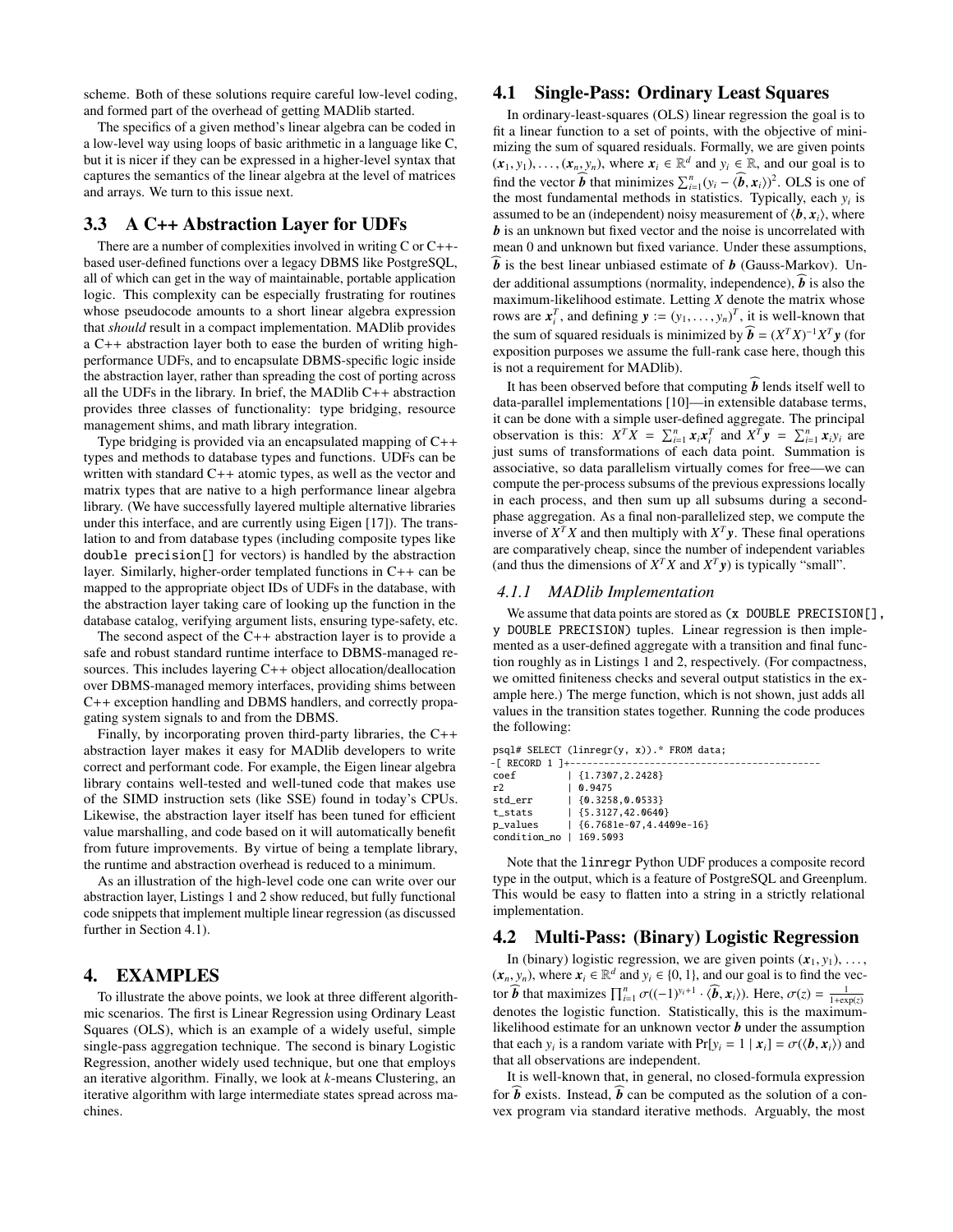| 2<br>linregr_transition::run(AnyType &args) {<br>3<br>// Transition state is a class that wraps an array.<br>4<br>// We expect a mutable array. If DBMS allows<br>5<br>// modifications, copying will be avoided.<br>6<br>LinRegrTransitionState<<br>$\overline{7}$<br>MutableArrayHandle <double> &gt; state = <math>arg[0]</math>;<br/>8<br/>// Dependent variable is a double-precision float<br/>9<br/><math>double y = args[1].getAs &lt; double&gt;().</math><br/>// Vector of independent variables wraps an immutable<br/>10<br/>// array (again, no unnecessary copying). This maps<br/>11<br/><math>//</math> to an Eigen type<br/>12<br/>13<br/>HandleMap<const columnvector=""> x<br/><math>= \arg[2] . \text{qetAs} \langle \text{ArrayH} \rangle = \text{double} &gt; 0</math>;<br/>14<br/>if <math>(state.numRows == 0)</math><br/>16<br/>// The first row determines the number<br/>17<br/>18<br/>// of independent variables<br/>state.initialize(*this, x.size());<br/>19<br/>20<br/>state.numRows++:<br/>21<br/><math>state.y\_sum += y</math>;<br/>22<br/>state.y_square_sum += <math>y * y</math>;<br/>// noalias informs Eigen to multiply in-place<br/>23<br/>state.X_transp_Y.noalias() += <math>x * y</math>;<br/>24<br/>25<br/>// Since X^T X is symmetric, we only need to<br/>// compute a triangular part<br/>26<br/>triangularView<lower>(state.X_transp_X)<br/>27<br/><math>+= x * trans(x);</math><br/>28<br/>30<br/>return state;<br/>31<br/>ł</lower></const></double> | 1 | AnyType |
|----------------------------------------------------------------------------------------------------------------------------------------------------------------------------------------------------------------------------------------------------------------------------------------------------------------------------------------------------------------------------------------------------------------------------------------------------------------------------------------------------------------------------------------------------------------------------------------------------------------------------------------------------------------------------------------------------------------------------------------------------------------------------------------------------------------------------------------------------------------------------------------------------------------------------------------------------------------------------------------------------------------------------------------------------------------------------------------------------------------------------------------------------------------------------------------------------------------------------------------------------------------------------------------------------------------------------------------------------------------------------------------------------------------------------------------------------------------------------------------------------------|---|---------|
|                                                                                                                                                                                                                                                                                                                                                                                                                                                                                                                                                                                                                                                                                                                                                                                                                                                                                                                                                                                                                                                                                                                                                                                                                                                                                                                                                                                                                                                                                                          |   |         |
|                                                                                                                                                                                                                                                                                                                                                                                                                                                                                                                                                                                                                                                                                                                                                                                                                                                                                                                                                                                                                                                                                                                                                                                                                                                                                                                                                                                                                                                                                                          |   |         |
|                                                                                                                                                                                                                                                                                                                                                                                                                                                                                                                                                                                                                                                                                                                                                                                                                                                                                                                                                                                                                                                                                                                                                                                                                                                                                                                                                                                                                                                                                                          |   |         |
|                                                                                                                                                                                                                                                                                                                                                                                                                                                                                                                                                                                                                                                                                                                                                                                                                                                                                                                                                                                                                                                                                                                                                                                                                                                                                                                                                                                                                                                                                                          |   |         |
|                                                                                                                                                                                                                                                                                                                                                                                                                                                                                                                                                                                                                                                                                                                                                                                                                                                                                                                                                                                                                                                                                                                                                                                                                                                                                                                                                                                                                                                                                                          |   |         |
|                                                                                                                                                                                                                                                                                                                                                                                                                                                                                                                                                                                                                                                                                                                                                                                                                                                                                                                                                                                                                                                                                                                                                                                                                                                                                                                                                                                                                                                                                                          |   |         |
|                                                                                                                                                                                                                                                                                                                                                                                                                                                                                                                                                                                                                                                                                                                                                                                                                                                                                                                                                                                                                                                                                                                                                                                                                                                                                                                                                                                                                                                                                                          |   |         |
|                                                                                                                                                                                                                                                                                                                                                                                                                                                                                                                                                                                                                                                                                                                                                                                                                                                                                                                                                                                                                                                                                                                                                                                                                                                                                                                                                                                                                                                                                                          |   |         |
|                                                                                                                                                                                                                                                                                                                                                                                                                                                                                                                                                                                                                                                                                                                                                                                                                                                                                                                                                                                                                                                                                                                                                                                                                                                                                                                                                                                                                                                                                                          |   |         |
|                                                                                                                                                                                                                                                                                                                                                                                                                                                                                                                                                                                                                                                                                                                                                                                                                                                                                                                                                                                                                                                                                                                                                                                                                                                                                                                                                                                                                                                                                                          |   |         |
|                                                                                                                                                                                                                                                                                                                                                                                                                                                                                                                                                                                                                                                                                                                                                                                                                                                                                                                                                                                                                                                                                                                                                                                                                                                                                                                                                                                                                                                                                                          |   |         |
|                                                                                                                                                                                                                                                                                                                                                                                                                                                                                                                                                                                                                                                                                                                                                                                                                                                                                                                                                                                                                                                                                                                                                                                                                                                                                                                                                                                                                                                                                                          |   |         |
|                                                                                                                                                                                                                                                                                                                                                                                                                                                                                                                                                                                                                                                                                                                                                                                                                                                                                                                                                                                                                                                                                                                                                                                                                                                                                                                                                                                                                                                                                                          |   |         |
|                                                                                                                                                                                                                                                                                                                                                                                                                                                                                                                                                                                                                                                                                                                                                                                                                                                                                                                                                                                                                                                                                                                                                                                                                                                                                                                                                                                                                                                                                                          |   |         |
|                                                                                                                                                                                                                                                                                                                                                                                                                                                                                                                                                                                                                                                                                                                                                                                                                                                                                                                                                                                                                                                                                                                                                                                                                                                                                                                                                                                                                                                                                                          |   |         |
|                                                                                                                                                                                                                                                                                                                                                                                                                                                                                                                                                                                                                                                                                                                                                                                                                                                                                                                                                                                                                                                                                                                                                                                                                                                                                                                                                                                                                                                                                                          |   |         |
|                                                                                                                                                                                                                                                                                                                                                                                                                                                                                                                                                                                                                                                                                                                                                                                                                                                                                                                                                                                                                                                                                                                                                                                                                                                                                                                                                                                                                                                                                                          |   |         |
|                                                                                                                                                                                                                                                                                                                                                                                                                                                                                                                                                                                                                                                                                                                                                                                                                                                                                                                                                                                                                                                                                                                                                                                                                                                                                                                                                                                                                                                                                                          |   |         |
|                                                                                                                                                                                                                                                                                                                                                                                                                                                                                                                                                                                                                                                                                                                                                                                                                                                                                                                                                                                                                                                                                                                                                                                                                                                                                                                                                                                                                                                                                                          |   |         |
|                                                                                                                                                                                                                                                                                                                                                                                                                                                                                                                                                                                                                                                                                                                                                                                                                                                                                                                                                                                                                                                                                                                                                                                                                                                                                                                                                                                                                                                                                                          |   |         |
|                                                                                                                                                                                                                                                                                                                                                                                                                                                                                                                                                                                                                                                                                                                                                                                                                                                                                                                                                                                                                                                                                                                                                                                                                                                                                                                                                                                                                                                                                                          |   |         |
|                                                                                                                                                                                                                                                                                                                                                                                                                                                                                                                                                                                                                                                                                                                                                                                                                                                                                                                                                                                                                                                                                                                                                                                                                                                                                                                                                                                                                                                                                                          |   |         |
|                                                                                                                                                                                                                                                                                                                                                                                                                                                                                                                                                                                                                                                                                                                                                                                                                                                                                                                                                                                                                                                                                                                                                                                                                                                                                                                                                                                                                                                                                                          |   |         |
|                                                                                                                                                                                                                                                                                                                                                                                                                                                                                                                                                                                                                                                                                                                                                                                                                                                                                                                                                                                                                                                                                                                                                                                                                                                                                                                                                                                                                                                                                                          |   |         |
|                                                                                                                                                                                                                                                                                                                                                                                                                                                                                                                                                                                                                                                                                                                                                                                                                                                                                                                                                                                                                                                                                                                                                                                                                                                                                                                                                                                                                                                                                                          |   |         |
|                                                                                                                                                                                                                                                                                                                                                                                                                                                                                                                                                                                                                                                                                                                                                                                                                                                                                                                                                                                                                                                                                                                                                                                                                                                                                                                                                                                                                                                                                                          |   |         |
|                                                                                                                                                                                                                                                                                                                                                                                                                                                                                                                                                                                                                                                                                                                                                                                                                                                                                                                                                                                                                                                                                                                                                                                                                                                                                                                                                                                                                                                                                                          |   |         |
|                                                                                                                                                                                                                                                                                                                                                                                                                                                                                                                                                                                                                                                                                                                                                                                                                                                                                                                                                                                                                                                                                                                                                                                                                                                                                                                                                                                                                                                                                                          |   |         |
|                                                                                                                                                                                                                                                                                                                                                                                                                                                                                                                                                                                                                                                                                                                                                                                                                                                                                                                                                                                                                                                                                                                                                                                                                                                                                                                                                                                                                                                                                                          |   |         |
|                                                                                                                                                                                                                                                                                                                                                                                                                                                                                                                                                                                                                                                                                                                                                                                                                                                                                                                                                                                                                                                                                                                                                                                                                                                                                                                                                                                                                                                                                                          |   |         |

Figure 1: Linear-regression transition function

common method is to maximize the logarithm of the likelihood using Newton's method. In the case of logistic regression this reduces to *iteratively reweighted least squares* with iteration rule  $\widehat{\beta}_{m+1} = (X^T D_m X)^{-1} X^T D_m z_m$ . Here, the diagonal matrix  $D_m$  and the vector  $z_m$  are transformations of *X* and  $\widehat{\beta}_m$ .

#### *4.2.1 MADlib Implementation*

Each individual iteration can be implemented via a user-defined aggregate using linear regression as a blueprint. However, the handling of iterations and checking for convergence require a further outer loop. We therefore implement a driver UDF in Python. The control flow follows the high-level outline from Section 3.1.2 and is illustrated as an activity diagram in Figure 3. Here, the shaded shapes are executions of generated SQL, where current iteration is a template parameter that is substituted with the corresponding Python variable.

Specifically, the UDF first creates a temporary table for storing the inter-iteration states. Then, the Python code iteratively calls the UDA for updating the iteration state, each time adding a new row to the temporary table. Once the convergence criterion has been reached, the state is converted into the return value. The important point to note is that there is no data movement between the driver function and the database engine—all heavy lifting is done within the database engine.

Unfortunately, implementing logistic regression using a driver function leads to a different interface than the one we provided for linear regression:

SELECT \* FROM logregr('y', 'x', 'data');

A problem with this implementation is that the logregr UDF is not an aggregate function and cannot be used in grouping constructs. To perform multiple logistic regressions at once, one needs to use a join construct instead. We intend to address this non-uniformity in interface in a future version of MADlib. We highlight the issue here in part to point out that SQL can be a somewhat "over-rich"

| $\mathbf{1}$   | AnyType                                                       |
|----------------|---------------------------------------------------------------|
| $\overline{c}$ | linregr_final::run(AnyType &args) {                           |
| 3              | // Immutable array: Array will never be copied                |
| 4              | LinRegrTransitionState<                                       |
| 5              | $ArrayHandle double > state = arg[0];$                        |
| $\overline{7}$ | // The following is a MADlib class that wraps Eigen's         |
| 8              | // solver for self-adjoint matrices.                          |
| 9              | SymmetricPositiveDefiniteEigenDecomposition <matrix></matrix> |
| 10             | decomposition(state.X_transp_X, EigenvaluesOnly,              |
| 11             | ComputePseudoInverse);                                        |
| 13             | Matrix inverse_of_X_transp_X                                  |
| 14             | = decomposition.pseudoInverse();                              |
| 15             | // Let backend allocate array for coefficients so to          |
| 16             | // avoid copying on return (if supported by DBMS).            |
| 17             | HandleMap <columnvector> coef(</columnvector>                 |
| 18             | allocateArray <double>(state.width0fX));</double>             |
| 19             | $coef.noalias() = inverse_of_X_transp_X$                      |
| 20             | * state.X_transp_Y;                                           |
| 22             | // Return a composite value.                                  |
| 23             | AnyType tuple;                                                |
| 24             | tuple << coef << decomposition.conditionNo();                 |
| 25             | return tuple;                                                 |
| 26             | }                                                             |

Figure 2: Linear-regression final function

language. In many cases there are multiple equivalent patterns for constructing simple interfaces, but no well-accepted, uniform design patterns for the kind of algorithmic expressions we tend to implement in MADlib. We are refining these design patterns as we evolve the library.

## 4.3 Large-State Iteration: k-Means

In *k*-means clustering, we are given *n* points  $x_1, \ldots, x_n \in \mathbb{R}^d$ , and r goal is to position *k* centroids  $c_1, \ldots, c_n \in \mathbb{R}^d$  so that the sum our goal is to position *k* centroids  $c_1, \ldots, c_k \in \mathbb{R}^d$  so that the sum of squared distances between each point and its closest centroid is of squared distances between each point and its closest centroid is minimized. Formally, we wish to minimize  $\sum_{i=1}^{n} \min_{j=1}^{k} ||x_i - c_j||^2$ Solving this problem exactly is usually prohibitively expensive (for theoretical hardness results see, e.g., [1, 23]). However, the localsearch heuristic proposed by Lloyd [21] performs reasonably well both in theory and in practice [5, 4]. At a high level, it works as follows:

- 1. Seeding phase: Find initial positions for *k* centroids  $c_1, \ldots, c_k$ .
- 2. Assign each point  $x_1, \ldots, x_n$  to its closest centroid.
- 3. Reposition each centroid to the barycenter (mean) of all points assigned to it.
- 4. If no (or only very few) points got reassigned, stop. Otherwise, goto (2).

#### *4.3.1 MADlib implementation*

*k*-means has a natural implementation in SQL [29]. Based on the assumption that we can always comfortably store *k* centroids in main memory, we can implement *k*-means similarly to logistic regression: Using a driver function that iteratively calls a user-defined aggregate. In the following, we take a closer look at this implementation. It is important to make a clear distinction between the inter-iteration state (the output of the UDA's final function) and intra-iteration state (as maintained by the UDA's transition and merge functions). During aggregation, the transition state contains both inter- and intra-iteration state, but only modifies the intra-iteration state. We only store *k* centroids in both the inter- and intra-iteration states, and consider the assignments of points to centroids as implicitly given.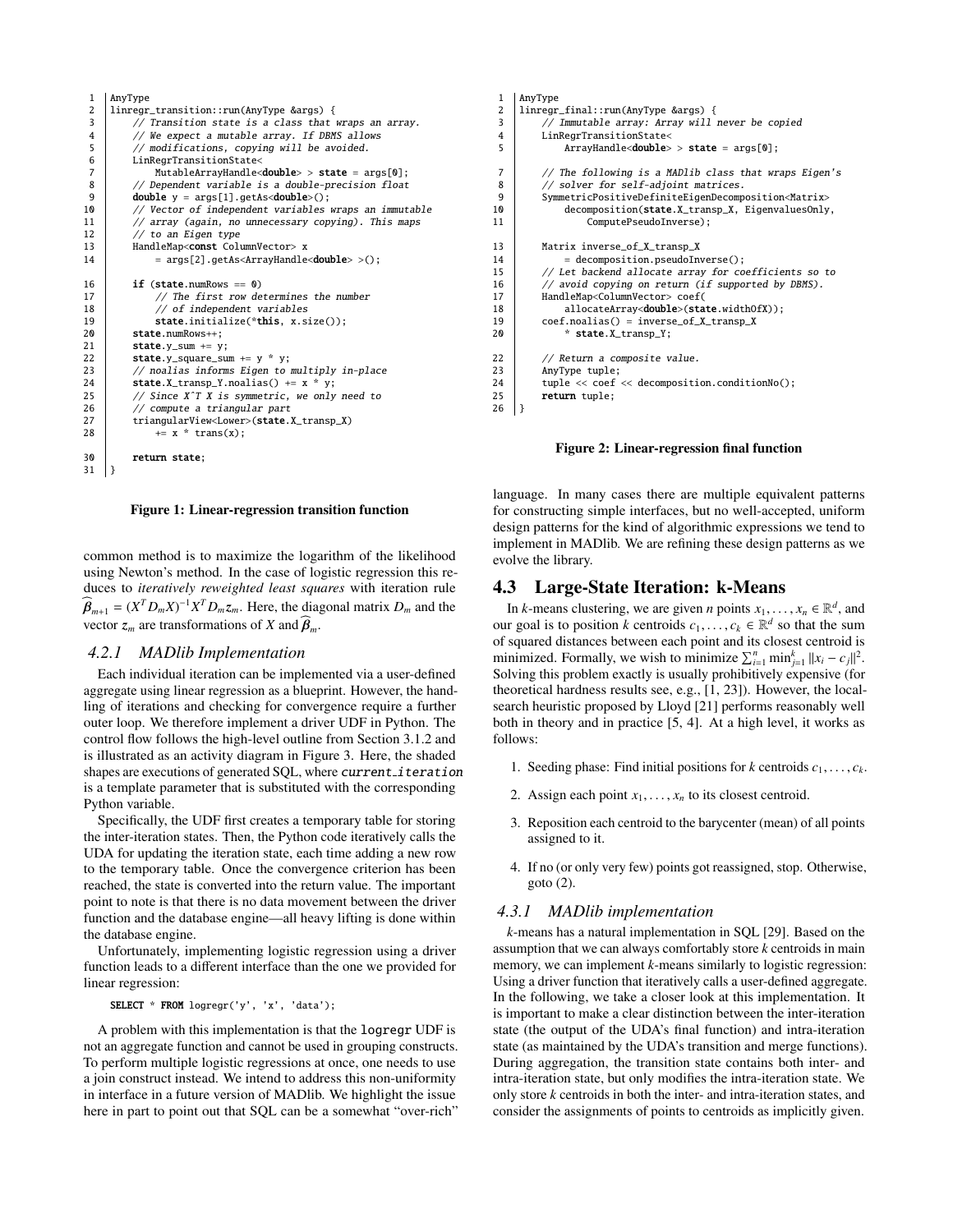

Figure 3: Sequence Diagram for Logistic Regression

In the transition function, we first compute the centroid that the current point was closest to at the beginning of the iteration using the inter-iteration state. We then update the barycenter of this centroid in the intra-iteration state. Only as the final step of the aggregate, the intra-iteration state becomes the new inter-iteration state.

Unfortunately, in order to check the convergence criterion that no or only few points got reassigned, we have to do two closest-centroid computations per point and iteration: First, we need to compute the closest centroid in the previous iteration and then the closest one in the current iteration. If we stored the closest points explicitly, we could avoid half of the closest-centroid calculations.

We can store points in a table called points that has a coords attribute containing the points' coordinates and has a second attribute for the current centroid id for the point. The iteration state stores the centroids' positions in an array of points called centroids. MADlib provides a UDF closest point(a,b) that determines the point in array a that is closest to b. Thus, we can make the point-to-centroid assignments explicit using the following SQL:

UPDATE points SET centroid\_id = closest\_point(centroids, coords)

Ideally, we would like to perform the point reassignment and the repositioning with a single pass over the data. Unfortunately, this cannot be expressed in standard SQL.<sup>1</sup>

Therefore, while we can reduce the number of closest-centroid calculations by one half, PostgreSQL processes queries one-by-one (and does not perform cross-statement optimization), so it will need to make two passes over the data per one *k*-means iteration. In general, the performance benefit of explicitly storing points depends on the DBMS, the data, and the operating environment.

The pattern of updating temporary state is made a bit more awkward in PostgreSQL due to its legacy of versioned storage. PostgreSQL performs an update by first inserting a new row and then marking the old row as invisible [37, Section 23.1.2]. As a result, for updates that touch many rows it is typically faster to copy the updated data into a new table (i.e., CREATE TABLE AS SELECT and DROP TABLE) rather than issue an UPDATE. These kinds of DBMS-specific performance tricks may merit encapsulation in an abstraction layer for SQL portability.

## 4.4 Infrastructure Performance Trends

In its current beta version, MADlib has been tuned a fair bit over PostgreSQL and Greenplum, though much remains to be done. Here we report on some results for a basic scenario that exercises our core functionality, including the  $C++$  abstraction layer, our ability to call out to linear algebra packages, and parallel speedup validation. We defer macro-benchmarking of MADlib's current methods to future work, that will focus on specific algorithm implementations.

The basic building block of MADlib is a user-defined aggregate, typically one that calls out to a linear algebra library. In order to evaluate the scalability of this construct, we ran linear regression over Greenplum's parallel DBMS on various data sizes, using a 24 core test cluster we had available, which was outfitted with 144 GB of RAM over 51 TB of raw storage.<sup>2</sup> This is obviously a relatively modest-sized cluster by today's standards, but it is sufficient to illuminate (a) our efforts at minimizing performance overheads, and (b) our ability to achieve appropriate parallel speedup.

For running linear regression as outlined in Section 4.1, we expect runtime  $O(k^3 + (n \cdot k^2)/p)$  where *k* is the number of independent<br>variables *n* is the number of observations and *n* is the number of variables, *n* is the number of observations, and *p* is the number of query processes. The  $k<sup>3</sup>$  time is needed for the matrix inversion, and the  $k^2$  is needed for computing each outer product  $x_i x_i^T$  and adding it to the running sum. It turns out that our runtime measurements fit these expectations quite well, and the constant factors are relatively small. See Figure 4 and 5. In particular we note:

- The overhead for a single query is very low and only a fraction of a second. This also implies that we lose little in implementating iterative algorithms using driver functions that run multiple SQL queries.
- Given the previous points, the Greenplum database achieves perfect linear speedup in the example shown.

In the example, all data was essentially in the buffer cache, and disk I/O was not a limiting factor. This is quite typical in large parallel installations, since an analyst often runs a machine-learning algorithm several times with different parameters. Given massive amounts of main memory on each node in a well-provisioned cluster, much of the data should moreover remain in the cache. Finally, the computational cost per row grows at least quadratically, and thus will easily surpass I/O cost for complex models. As we compared various cluster sizes, numbers of independent variables and the respective execution times for previous versions of MADlib, the lesson we learned is that even though we anticipate non-trivial overhead by the DBMS, careful performance tuning—e.g., by making use of instruction-accurate profiling using Valgrind [27]—still makes significant differences:

<sup>1</sup>While PostgreSQL and Greenplum provide an optional RETURNING clause for UPDATE commands, this returns only one row for each row affected by the UPDATE, and aggregates cannot be used within the RETURNING clause. Moreover, an UPDATE ... RETURNING cannot be used as a subquery.

<sup>2</sup>Our cluster is made up of four SuperMicro X8DTT-H server modules, each equipped with one six-core Intel Xeon X5670 processor, clocked at 2.93 GHz. While hyperthreading is enabled, we only run a single Greenplum "segment" (query process) per physical core. Each machine has 24 GB of RAM, an LSI MegaRAID 2108 "Raid On a Chip" controller with six attached 360 GB solid-state drives, and a Brocade 1020 converged network adapter. The operating system is Red Hat Enterprise Linux Server release 5.5 (Tikanga). On that we are running Greenplum Database 4.2.0, compiled with gcc 4.4.2.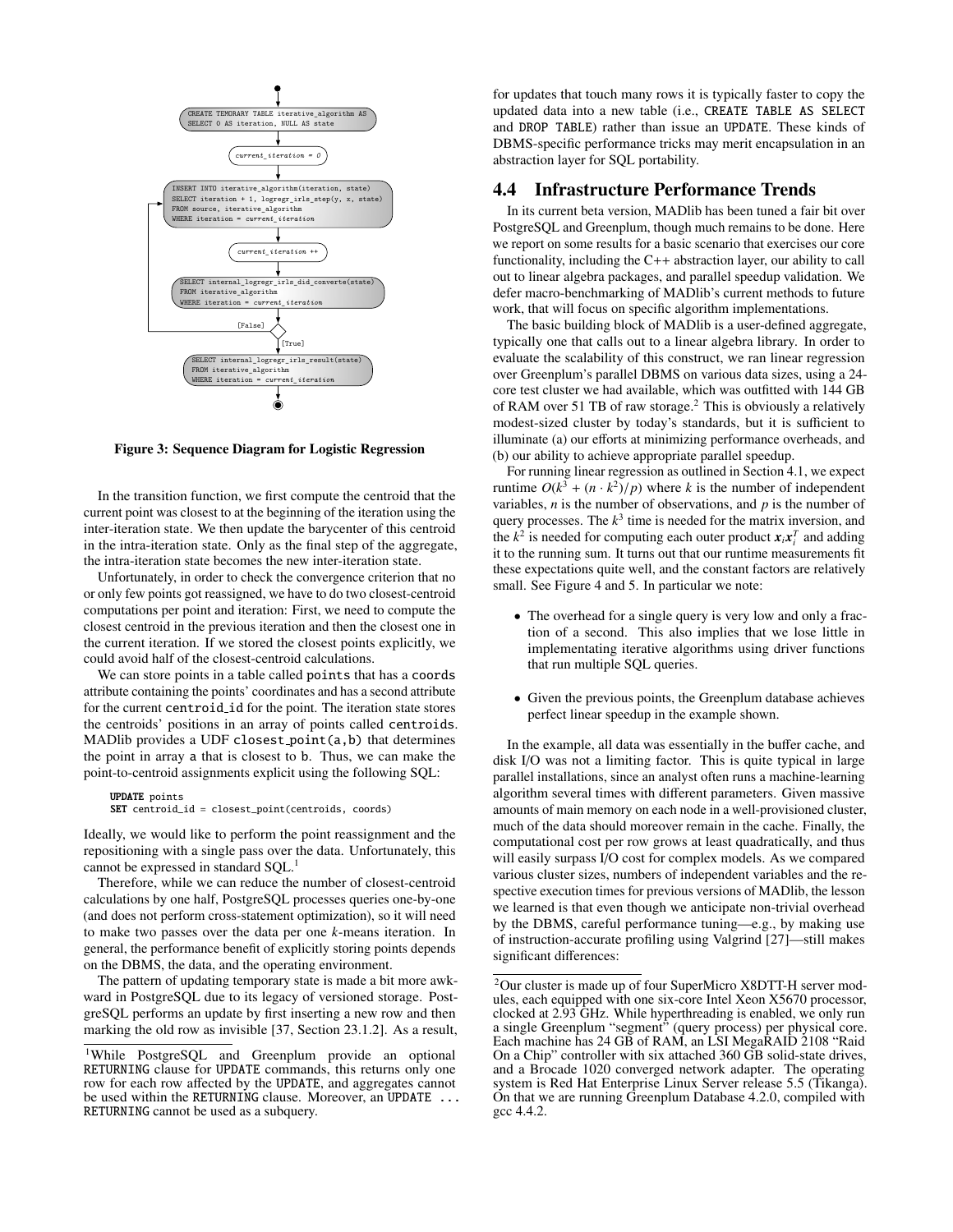

1 on Greenplum Database 4.2.0, 10 million rows Figure 5: Linear-regression execution times using MADlib v0.3

- Version 0.1alpha is an implementation in C that computes the outer-vector products  $\mathbf{x}_i \mathbf{x}_i^T$  as a simple nested loop.
- Version 0.2.1beta introduced an implementation in C++ that used the Armadillo [35] linear algebra library as a frontend for LAPACK/BLAS. It turns out that this version was much slower for two reasons: The BLAS library used was the default one shipped with CentOS 5, which is built from the untuned reference BLAS. Profiling and examining the critial code paths revealed that computing  $y^T y$  for a row vector  $y$ is about three to four times slower than computing *xx<sup>T</sup>* for a column vector *x* of the same dimension (and the MADlib implementation unfortunately used to do the former). Interestingly, the same holds for Apple's Accelerate framework on Mac OS X, which Apple promises to be a tuned library. The second reason for the speed disadvantage is runtime overhead in the first incarnation of the  $C++$  abstraction layer (mostly due to locking and calls into the DBMS backend).
- Version 0.3 has an updated linear-regression implementation that relies on the Eigen C++ linear algebra library and takes advantage of the fact that the matrix  $X^T X$  is symmetric positive definite. Runtime overhead has been reduced, but some calls into the database backend still need better caching.

Other noteworthy results during our performance studies included that there are no measurable performance differences between PostgreSQL 9.1.1 (both in single and multi-user mode) and GP 4.1 in running the aggregate function on a single core. Moreover, while testing linear/logistic-regression execution times, single-core performance of even laptop CPUs (like the Core i5 540M) did not differ much from today's server CPUs (like the Xeon family). Typically the differences were even less than what the difference in clock speeds might have suggested, perhaps due to compiler and/or architecture issues that we have yet to unpack.

#### 5. UNIVERSITY RESEARCH ANDMADLIB

An initial goal of the MADlib project was to engage closely with academic researchers, and provide a platform and distribution channel for their work. To that end, we report on two collaborations over the past years. We first discuss a more recent collaboration with researchers at the University of Wisconsin. We then report on a collaboration with researchers at Florida and Berkeley, which co-evolved with MADlib and explored similar issues (as part of the BayesStore project [42, 41]) but was actually integrated with the MADlib infrastructure only recently.

#### 5.1 Wisconsin Contributions: Convex Optimization

The MADlib framework goes a long way toward making indatabase analytic tools easier to deploy inside an RDBMS. Nevertheless, to implement an algorithm within the MADlib framework, a developer must undertake several steps: they must specify a model, select the algorithm used to implement that model, optimize the algorithm, test the model, and finally ensure that the resulting algorithm and model are robust. This is a time consuming process that creates code that must be tested and maintained for each data analysis technique.

A focus of the MADlib work at the University of Wisconsin has been to explore techniques to reduce this burden. Our approach is to expose a mathematical abstraction on top of MADlib that allows a developer to specify a smaller amount of code, which we hope will lower the development time to add new techniques in many cases. We discuss the challenge that we faced implementing this abstraction. To demonstrate our ideas, we have implemented all of the models shown in Table 2 within the single abstraction (built within MADlib) that we describe below.

*The Key Abstraction.* An ideal abstraction would allow us to decouple the specification of the model from the algorithm used to solve the specification. Fortunately, there is a beautiful, powerful abstraction called convex optimization that has been developed for the last few decades [34, 8] that allows one to perform this decoupling. More precisely, in convex optimization, we minimize a convex function over a convex set. The archetype convex function is  $f(x) = x^2$  and is shown in Figure 6. Like all convex functions, any local minimum of  $f$  is a global minimum of  $f$ . Many different popular statistical models are defined by convex optimization problems, e.g., linear regression, support vector machines, logistic regression, conditional random fields. Not every data analysis problem is convex—notable exceptions include the a priori algorithm and graph mining algorithms—but many are convex. Table 2 lists models that we have implemented in our abstraction over MADlib, all of which are convex. (Note that the previous built-in MADlib examples of linear and logistic regression fall into this category!)

In spite of the expressive power of convex optimization, even simple algorithms converge at provable rates to the true solution. For intuition, examine the archetypical function  $f(x) = x^2$  shown in Figure 6. The graph of this function is like all convex sets: bowl shaped. To minimize the function, we just need to get to the bottom of the bowl. As a result, even greedy schemes that decrease the function at each step will converge to an optimal solution. One such popular greedy method is called a gradient method. The idea is to find the steepest descent direction. In 1-d, this direction is the opposite direction of the derivative; in higher dimensions, it's called the gradient of *f*. Using the gradient, we iteratively move toward a solution. This process can be described by the following pseudocode:

#### $x \leftarrow x - \alpha \cdot G(x)$

where  $G(x)$  is the gradient of  $f(x)$  and  $\alpha$  is a positive number called the *stepsize* that goes to zero with more iterations. For example, it suffices to set  $\alpha = 1/k$  where k is the number of iterations. In the  $f(x) = x^2$  example, the gradient is the derivative,  $G(x) = 2x$ . Since  $x = 0$  is the minimum value, we have that for  $x > 0$ ,  $G(x) < 0$ while for  $x < 0$  we have that  $G(x) > 0$ . For a convex function, the gradient always tells us which direction to go to find a minimum value, and the process described above is guaranteed to converge at a known rate. One can provide a provable rate of convergence to the minimum value, which is in sharp contrast to a typical greedy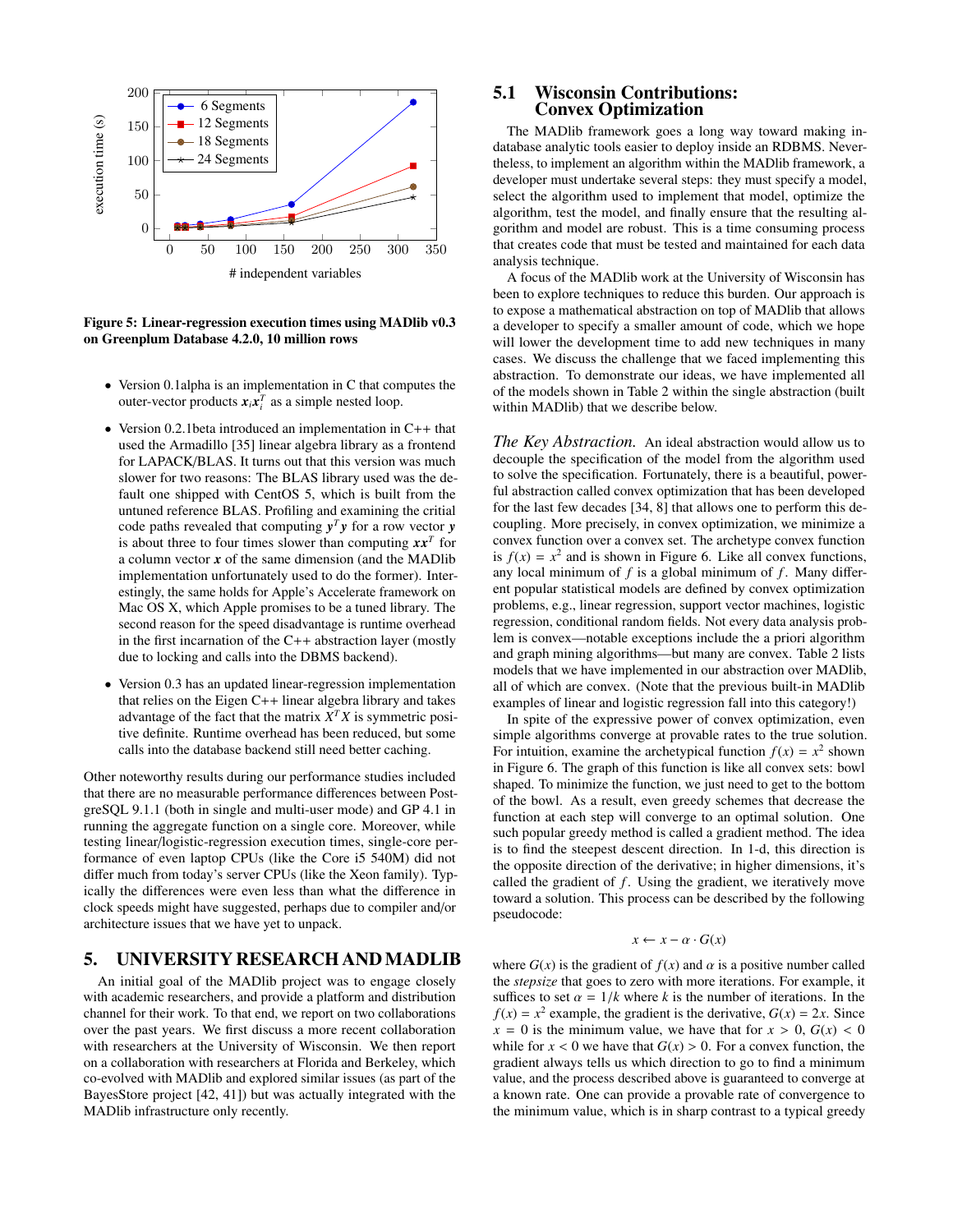| # segments | # variables | v0.3<br># rows<br>v0.2.1beta |       | v0.1alpha |        |
|------------|-------------|------------------------------|-------|-----------|--------|
|            |             | (million)                    | (s)   | (s)       | (s)    |
| 6          | 10          | 10                           | 4.447 | 9.501     | 1.337  |
| 6          | 20          | 10                           | 4.688 | 11.60     | 1.874  |
| 6          | 40          | 10                           | 6.843 | 17.96     | 3.828  |
| 6          | 80          | 10                           | 13.28 | 52.94     | 12.98  |
| 6          | 160         | 10                           | 35.66 | 181.4     | 51.20  |
| 6          | 320         | 10                           | 186.2 | 683.8     | 333.4  |
| 12         | 10          | 10                           | 2.115 | 4.756     | 0.9600 |
| 12         | 20          | 10                           | 2.432 | 5.760     | 1.212  |
| 12         | 40          | 10                           | 3.420 | 9.010     | 2.046  |
| 12         | 80          | 10                           | 6.797 | 26.48     | 6.469  |
| 12         | 160         | 10                           | 17.71 | 90.95     | 25.67  |
| 12         | 320         | 10                           | 92.41 | 341.5     | 166.6  |
| 18         | 10          | 10                           | 1.418 | 3.206     | 0.6197 |
| 18         | 20          | 10                           | 1.648 | 3.805     | 1.003  |
| 18         | 40          | 10                           | 2.335 | 5.994     | 1.183  |
| 18         | 80          | 10                           | 4.461 | 17.73     | 4.314  |
| 18         | 160         | 10                           | 11.90 | 60.58     | 17.14  |
| 18         | 320         | 10                           | 61.66 | 227.7     | 111.4  |
| 24         | 10          | 10                           | 1.197 | 2.383     | 0.3904 |
| 24         | 20          | 10                           | 1.276 | 2.869     | 0.4769 |
| 24         | 40          | 10                           | 1.698 | 4.475     | 1.151  |
| 24         | 80          | 10                           | 3.363 | 13.35     | 3.263  |
| 24         | 160         | 10                           | 8.840 | 45.48     | 13.10  |
| 24         | 320         | 10                           | 46.18 | 171.7     | 84.59  |

Figure 4: Linear-regression execution times

search. In our prototype implementation in MADlib, we picked up one such simple greedy algorithm, called stochastic (or sometimes, "incremental") gradient descent (SGD) [33, 6], that goes back to the 1960s. SGD is an approximation of gradient methods that is useful when the convex function we are considering,  $f(x)$ , has the form:

$$
f(x) = \sum_{i=1}^{N} f_i(x)
$$

If each of the  $f_i$  is convex, then so is  $f$  [8, pg. 38]. Notice that all problems in Table 2 are of this form: intuitively each of these models is finding some model (i.e., a vector *w*) that is scored on many different training examples. SGD leverages the above form to construct a rough estimate of the gradient of *f* using the gradient of a single term: for example, the estimate if we select *i* is the gradient of  $f_i$  (that we denote  $G_i(x)$ ). The resulting algorithm is then described as:

$$
x \leftarrow x - \alpha N \cdot G_i(x) \tag{1}
$$

This approximation is guaranteed to converge to an optimal solution [26].

*Using the MADlib framework.* In our setting, each tuple in the input table for an analysis task encodes a single *f<sup>i</sup>* . We use the *micro-programming* interfaces of Sections 3.2 and 3.3 to perform the mapping from the tuples to the vector representation that is used in Eq. 1. Then, we observe Eq. 1 is simply an expression over each tuple (to compute  $G_i(x)$ ) which is then averaged together. Instead of averaging a single number, we average a vector of numbers. Here, we use the *macro-programming* provided by MADlib to handle all data access, spills to disk, parallelized scans, etc. Finally, the



Figure 6: The Archetypical Convex Function  $f(x) = x^2$ .

| Application          | Objective                                                         |
|----------------------|-------------------------------------------------------------------|
| <b>Least Squares</b> | $\sum_{(u,y)\in\Omega}(x^Tu-y)^2$                                 |
| Lasso [38]           | $\sum_{(u,y)\in\Omega} (x^T u - y)^2 + \mu   x  _1$               |
| Logisitic Regression | $\sum_{(u,y)\in\Omega} \log(1 + \exp(-yx^t u))$                   |
| Classification (SVM) | $\sum_{(u,y)\in\Omega}(1-yx^Tu)_+$                                |
| Recommendation       | $\sum_{(i,j)\in\Omega} (L_i^T R_j - M_{ij})^2 + \mu   L, R  _F^2$ |
| Labeling (CRF) [40]  | $\sum_k \left[ \sum_j x_j F_j(y_k, z_k) - \log Z(z_k) \right]$    |

Table 2: Models currently Implemented in MADlib using the SGD-based approach.

macro programming layer helps us test for convergence (which is implemented with either a python combination or C driver.) Using this approach, we were able to add in implementations of all the models in Table 2 in a matter of days.

In an upcoming paper we report initial experiments showing that our SGD based approach achieves higher performance than prior data mining tools for some datasets [13].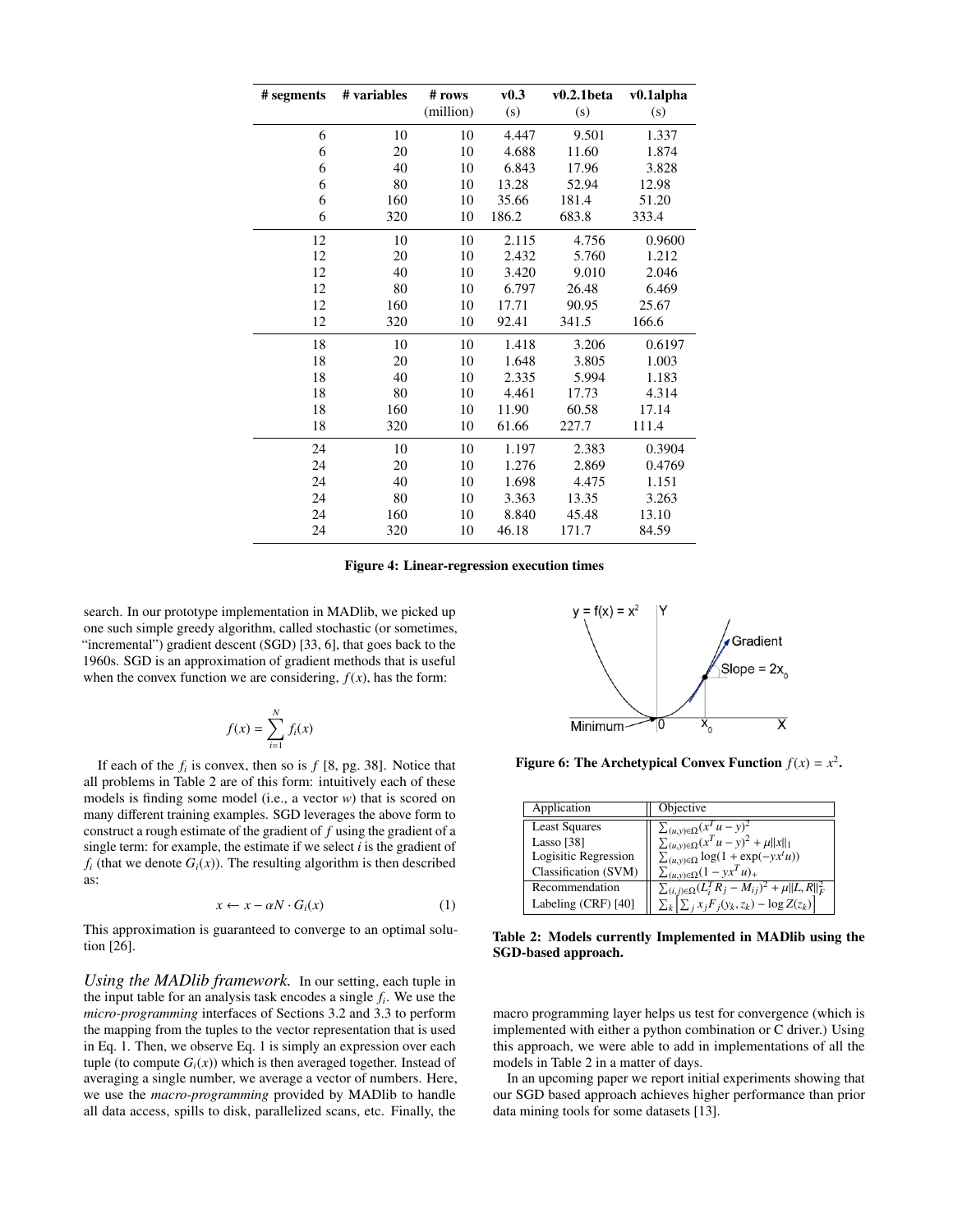| <b>Statistical Methods</b>         | POS | NER | нk. |
|------------------------------------|-----|-----|-----|
| <b>Text Feature Extraction</b>     |     |     |     |
| Viterbi Inference                  |     |     |     |
| MCMC Inference                     |     |     |     |
| <b>Approximate String Matching</b> |     |     |     |

Table 3: Statistical Text Analysis Methods

# 5.2 Florida/Berkeley Contributions: Statistical Text Analytics

The focus of the MADlib work at Florida and Berkeley has been to integrate statistical text analytics into a DBMS. In many domains, structured data and unstructured text are both important assets for data analysis. The increasing use of text analysis in enterprise applications has increased the expectation of customers and the opportunities for processing big data. The state-of-the-art text analysis tools are based on statistical models and algorithms [18, 12]. With the goal to become a framework for statistical methods for data analysis at scale, it is important for MADlib to include basic statistical methods to implement text analysis tasks.

Basic text analysis tasks include part-of-speech (POS) tagging, named entity extraction (NER), and entity resolution (ER) [12]. Different statistical models and algorithms are implemented for each of these tasks with different runtime-accuracy tradeoffs. For example, an entity resolution task could be to find all mentions in a text corpus that refer to a real-world entity *X*. Such a task can be done efficiently by approximate string matching [25] techniques to find all mentions in text that approximately match the name of entity *X*. However, such a method is not as accurate as the state-of-the-art collective entity resolution algorithms based on statistical models, such as Conditional Random Fields (CRFs) [19].

*Pushing Statistical Text Analysis into MADlib.* Based on the MADlib framework, our group set out to implement statistical methods in SQL to support various text analysis tasks. We use CRFs as the basic statistical model to perform more advanced text analysis. Similar to Hidden Markov Models (HMM) cite, CRFs are a leading probabilistic model for solving many text analysis tasks, including POS, NER and ER [19]. To support sophisticated text analysis, we implement four key methods: text feature extraction, most-likely inference over a CRF (Viterbi), MCMC inference, and approximate string matching (Table 3).

Text Feature Extraction: Text feature extraction is a step in most statistical text analysis methods, and it can be an expensive operation. To achieve high quality, CRF methods often assign hundreds of features to each token in the document. Examples of such features include: (1) dictionary features: *does this token exist in a provided dictionary?* (2) regex features: *does this token match a provided regular expression?* (3) edge features: *is the label of a token correlated with the label of a previous token?* (4) word features: *does this the token appear in the training data?* and (5) position features: *is this token the first or last in the token sequence?* The right combination of features depends on the application, and so our support for feature extraction heavily leverages the microprogramming interface provided by MADlib.

Approximate String Matching: A recurring primitive operation in text processing applications is the ability to match strings approximately. The technique we use is based on qgrams [16]. We used the trigram module in PostgreSQL to create and index 3-grams over text. Given a string "Tim Tebow" we can create a 3-gram by using a sliding window of 3 characters over this text string. Given two strings we can compare the overlap of two sets of corresponding 3grams and compute a similarity as the approximate matching score. This functionality comes packaged with PostgreSQL.

Once we have the features, the next step is to perform inference on the model. We also implemented two types of statistical inference within the database: Viterbi (when we only want the most likely answer from the model) and MCMC (when we want the probabilities or confidence of an answer as well).

Viterbi Inference: The *Viterbi* dynamic programming algorithm [14] is the popular algorithm to find the top-k most likely labelings of a document for (linear chain) CRF models.

Like any dynamic programming algorithm, the Viterbi algorithm is recursive. We experimented with two different implementations of macro-coordination over time. First, we chose to implement it using a combination of recursive SQL and window aggregate functions. We discussed this implementation at some length in earlier work [42]. Our initial recursive SQL implementation only runs over PostgreSQL versions 8.4 and later; it does not run in Greenplum. Second, we chose to implement a Python UDF that uses iterations to drive the recursion in Viterbi. This iterative implementation runs over both PostgreSQL and Greenplum. In Greenplum, Viterbi can be run in parallel over different subsets of the document on a multi-core machine.

MCMC Inference: Markov chain Monte Carlo (MCMC) methods are classical sampling algorithms that can be used to estimate probability distributions. We implemented two MCMC methods in MADlib: Gibbs sampling and Metropolis-Hastings (MCMC-MH).

The MCMC algorithms involve iterative procedures where the current iteration depends on previous iterations. We used SQL window aggregates for macro-coordination in this case, to carry "state" across iterations to perform the Markov-chain process. This window function based implementation runs over PostgreSQL version 8.4 and later. We discussed this implementation at some length in recent work [41]. We are currently working on integrating MCMC algorithms into Greenplum DBMS. We also plan to implement MCMC using Python UDF macro-coordination analogous to Section 4.3, and compare the performance between the two implementations.

*Using the MADlib Framework.* Because this work predated the release of MADlib, it diverged from some of the macro-coordination patterns of Section 3.1, and took advantage of PostgreSQL features that are less portable. These details require refactoring to fit into the current MADlib design style, which we are finding manageable. In addition to the work reported above, there are a host of other features of both PostgreSQL and MADlib that are valuable for text analytics. Extension libraries for PostgreSQL and Greenplum provides text processing features such as inverted indexes, trigram indexes for approximate string matching, and array data types for model parameters. Existing modules in MADlib, such as Naive Bayes and Sparse/Dense Matrix manipulations, are building blocks to implement statistical text analysis methods. Leveraging this diverse set of tools and techniques that are already within the database allowed us to build a sophisticated text analysis engine that has comparable raw performance to off-the-shelf implementations, but runs natively in a DBMS close to the data [42, 41].

#### 6. RELATED WORK

The space of approaches to marry analytics with data is large and seems to be growing rapidly. At a high-level there are two approaches, (1) bring a statistical language to a data processing substrate, or (2) provide a framework to express statistical techniques on top of a data processing substrate. Specifically, we split the approaches to achieve this marriage into two groups: (1)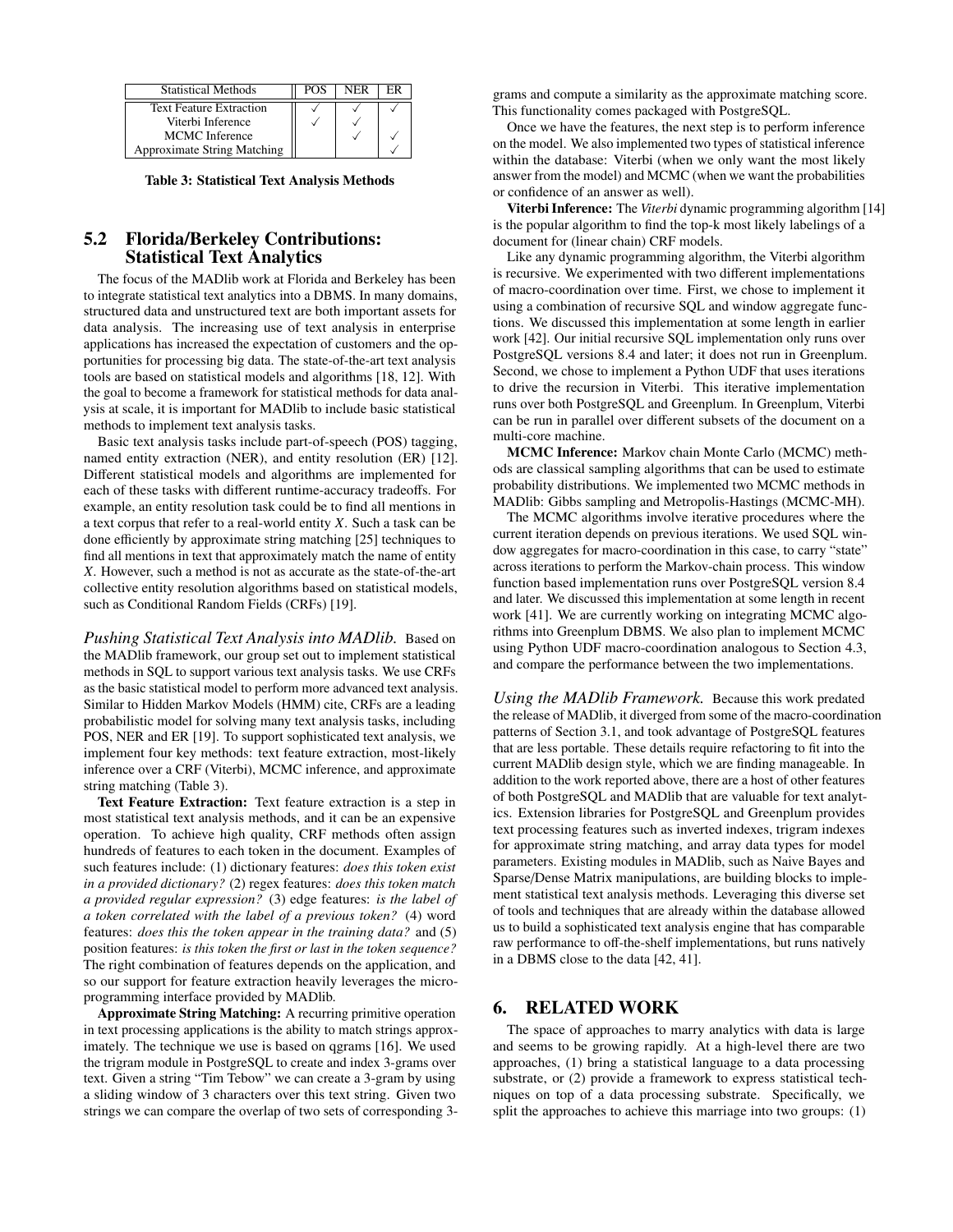*top-down approaches* begin with a high-level statistical programming language, e.g., R or Matlab. The technical goal is to build a parallel data processing infrastructure that is able to support running this high-level language in parallel. Examples of approach include System ML from IBM [15], Revolution Analytics [31], and SNOW [39]. (2) We call the second group *framework-based approaches* whose goal is to provide a set of building blocks (individual machine-learning algorithms) along with library support for micro- and macro-programming to write the algorithms. Recent examples are Mahout [3], Graphlab [22], SciDB [36] and MADlib.

*Top-Down, Language-based Approaches.* Within the approaches of type (1), we again divide the space into imperative and declarative approaches. In the imperative approach, an analyst takes the responsibility of expressing how to parallelize the data access, e.g., SNOW and Parallel R packages provide an MPI-interface along with calls for data partitioning within the framework of R. In contrast in a declarative approach, the analyst declares their analysis problem and it is the responsibility of the system to achieve this goal (in analogy with a standard RDBMS). Examples of the declarative approach include SystemML [15], which is an effort from IBM to provide an R-like language to specify machine learning algorithms. In SystemML, these high-level tasks are then compiled down to a Hadoop-based infrastructure. The essence of SystemML is its compilation techniques: they view R as a declarative language, and the goal of their system is to compile this language into an analog of the relational algebra. Similar approaches are taken in Revolution Analytics [31] and Oracle's new parallel R offering [28] in that these approaches attempt to automatically parallelize code written in R.

*Framework-based Approaches.* In framework-based approaches, the goal is to provide the analyst with low-level primitives and coordination primitives built on top of a data processing substrate. Typically, framework-based approaches offer a template whose goal is to automate the common aspects of deploying an analytic task. Framework-based approaches differ in what their data-processing substrates offer. For example, MADlib is in in this category as it provides a library of functions over an RDBMS. The macro- and micro-programming described earlier are examples of design templates. The goal of Apache Mahout [3] is to provide an open source machine learning library over Apache Hadoop. Currently, Mahout provides a library of machine learning algorithms and a template to extend this library. At a lower level, the DryadLINQ large vector library provides the necessary data types to build analysis tasks (e.g., vectors) that are commonly used by machine learning techniques. SciDB advocates a completely rewritten DBMS engine for numerical computation, arguing that RDBMSs have "the wrong data model, the wrong operators, and are missing required capabilities" [36]. MADlib may be seen as a partial refutation of this claim. Indeed, the assertion in [36] that "RDBMSs, such as GreenPlum [sic]...must convert a table to an array inside user-defined functions" is incorrect: the MADlib C++ library hides representation from the UDF developer and only pays for copies when modifying immutable structures. GraphLab is a framework to simplify the design of programming parallel machine learning tasks. The core computational abstraction is a graph of processing nodes that allows one to define asynchronous updates. Graphlab initially focused on providing a framework for easy access to multicore parallelism [22]. However, the core computational abstraction is general and is now also deployed in a cluster setting. Another popular toolkit in this space is Vowpal Wabbit [20] that is extensively used in the academic machine learning community and provides high performance.

Two recent efforts to provide Scala-based domain-specific languages (DSLs) and parallel execution frameworks blur distinctions between frameworks and language-based approaches. Spark [44] is a Scala DSL targeted at Machine Learning, providing access to the fault-tolerant, main-memory *resilient distributed datasets*: which are read-only collections of data that can be partitioned across a cluster. ScalOps [43] provides a Scala DSL for Machine Learning that is translated to Datalog, which is then optimized to run in parallel on the Hyracks infrastructure [7]. Given its roots in Datalog and parallel relational algebra, ScalOps bears more similarity to MADlib than any of the other toolkits mentioned here. It would be interesting to try and compile its DSL to the MADlib runtime.

*Other Data Processing Systems.* There are a host of data processing techniques that can be used to solve elements of the underlying data analysis problem. For example, Pregel [24] from Google is designed for data analysis over graphs. In Pregel, the abstraction is to write ones code using a graph-based abstraction: each function can be viewed as a node that sends and receives messages to its neighbors in the graph. Pregel distributes the computation and provides fault tolerance.

## 7. CONCLUSION AND DISCUSSION

Scalable analytics are a clear priority for the research and industrial communities. MADlib was designed to fill a vacuum for scalable analytics in SQL DBMSs, and connect database research to market needs. In our experience, a parallel DBMS provides a very efficient and flexible dataflow substrate for implementing statistical and analytic methods at scale. Standardized support for SQL extensions across DBMSs could be better—robust and portable support for recursion, window aggregates and linear algebra packages would simplify certain tasks. Since this is unlikely to occur across vendors in the short term, we believe that MADlib can evolve reasonable workarounds at the library and "design pattern" level.

The popular alternative to a DBMS infrastructure today is Hadoop MapReduce, which provides much lower-level programming APIs than SQL. We have not yet undertaken performance comparisons with Hadoop-based analytics projects like Mahout. Performance comparisons between MADlib and Mahout today would likely boil down to (a) variations in algorithm implementations, and (b) wellknown (and likely temporary) tradeoffs between the current states of DBMSs and Hadoop: C vs. Java, pipelining vs. checkpointing, etc. [30] None of these variations and tradeoffs seem endemic, and they may well converge over time. Moreover, from a marketplace perspective, such comparisons are not urgent: many users deploy both platforms and desire analytics libraries for each. So a reasonable strategy for the community is to foster analytics work in both SQL and Hadoop environments, and explore new architectures (GraphLab, SciDB, ScalOps, etc.) at the same time.

MADlib has room for growth in multiple dimensions. The library infrastructure itself is still in beta, and has room to mature. There is room for enhancements in its core treatment of mathematical kernels (e.g. linear algebra over both sparse and dense matrices) especially in out-of-core settings. And of course there will always be an appetite for additional statistical models and algorithmic methods, both textbook techniques and cutting-edge research. Finally, there is the challenge of porting MADlib to DBMSs other than PostgreSQL and Greenplum. As discussed in Section 3, MADlib's macro-coordination logic is written in largely standard Python and SQL, but its finer grained "micro-programming" layer exploits proprietary DBMS extension interfaces. Porting MADlib across DBMSs is a mechanical but non-trivial software development effort. At the macro level, porting will involve the package infrastructure